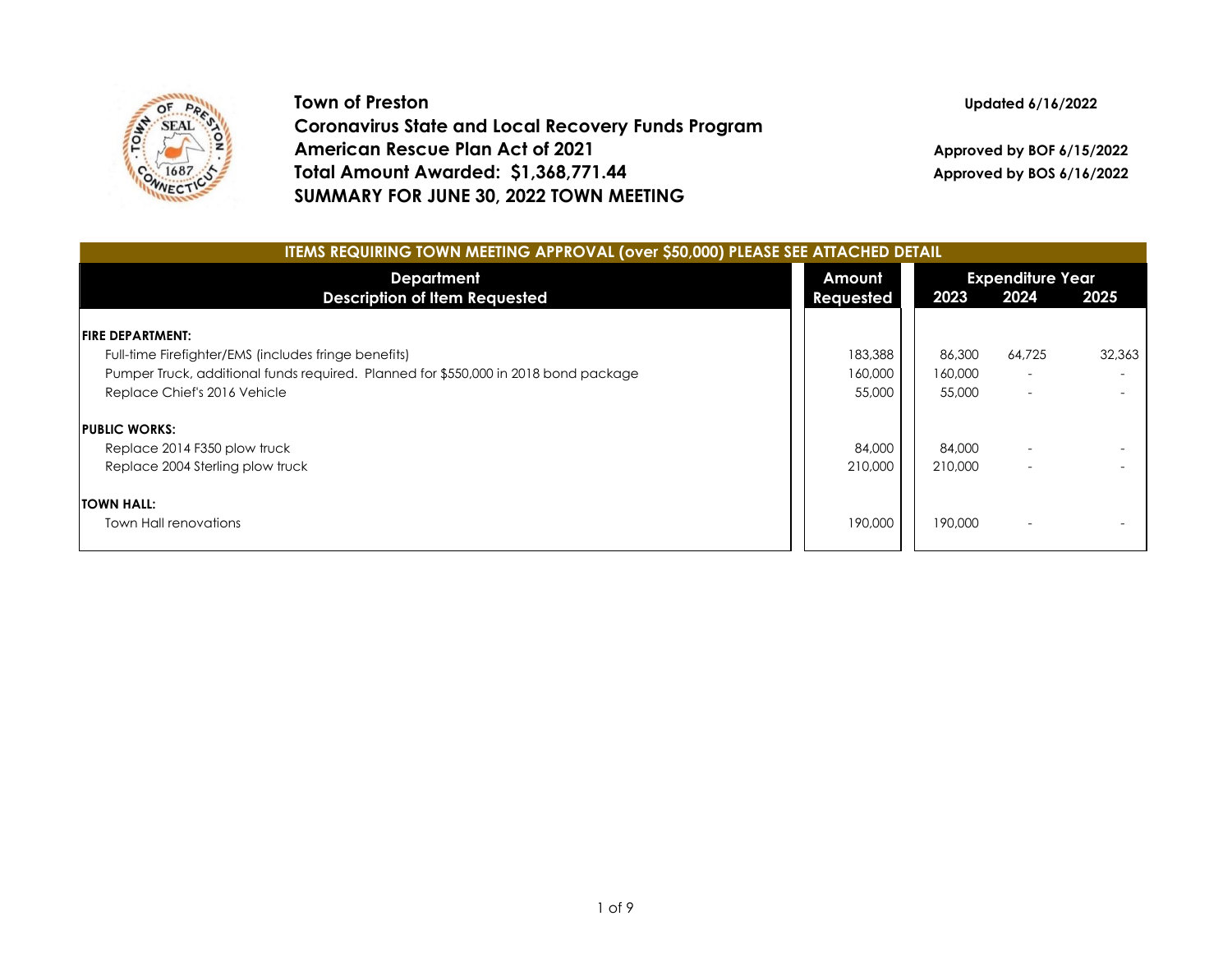

**Town of Preston Coronavirus State and Local Recovery Funds Program American Rescue Plan Act of 2021 Total Amount Awarded: \$1,368,771.44**

## **Updated 6/16/2022**

**Approved by BOF 6/15/2022 Approved by BOS 6/16/2022**

|                                                                                       |                     | <b>Town</b><br>Meeting         | <b>Expenditure Year</b>                                                                                                     |         |        |        |
|---------------------------------------------------------------------------------------|---------------------|--------------------------------|-----------------------------------------------------------------------------------------------------------------------------|---------|--------|--------|
| <b>Department</b><br><b>Description of Item Requested</b>                             | Amount<br>Requested | Required<br>(over<br>\$50,000) | Justification of Item/Benefit to Preston                                                                                    | 2023    | 2024   | 2025   |
|                                                                                       |                     |                                | <b>FIRE DEPARTMENT/EMS</b>                                                                                                  |         |        |        |
| Full-time Firefighter/EMS (includes fringe benefits)                                  | 183,388             | Yes                            | <b>Public Safety</b><br><b>Employee Safety</b><br>Availability of Funding<br>Public Benefit<br>Public Demand                | 86,300  | 64,725 | 32,363 |
| Pumper Truck, additional funds required<br>Planned for \$550,000 in 2018 bond package | 160,000             | Yes                            | <b>Public Safety</b><br><b>Employee Safety</b><br>Availability of Funding<br>Public Benefit<br>Age or Condition of Existing | 160,000 |        |        |
| Replacement of hose                                                                   | 45,000              | <b>No</b>                      | <b>Public Safety</b><br><b>Employee Safety</b><br>Availability of Funding<br>Public Benefit<br>Age or Condition of Existing | 45,000  |        |        |
| Inflatable rescue boat/trailer/equipment                                              | 10,000              | <b>No</b>                      | <b>Public Safety</b><br><b>Employee Safety</b><br>Availability of Funding<br>Public Benefit                                 | 10,000  |        |        |
| <b>Blood Pathogen Shower</b>                                                          | 15,000              | <b>No</b>                      | <b>Public Safety</b><br><b>Employee Safety</b><br>Availability of Funding<br>Public Benefit                                 | 15,000  |        |        |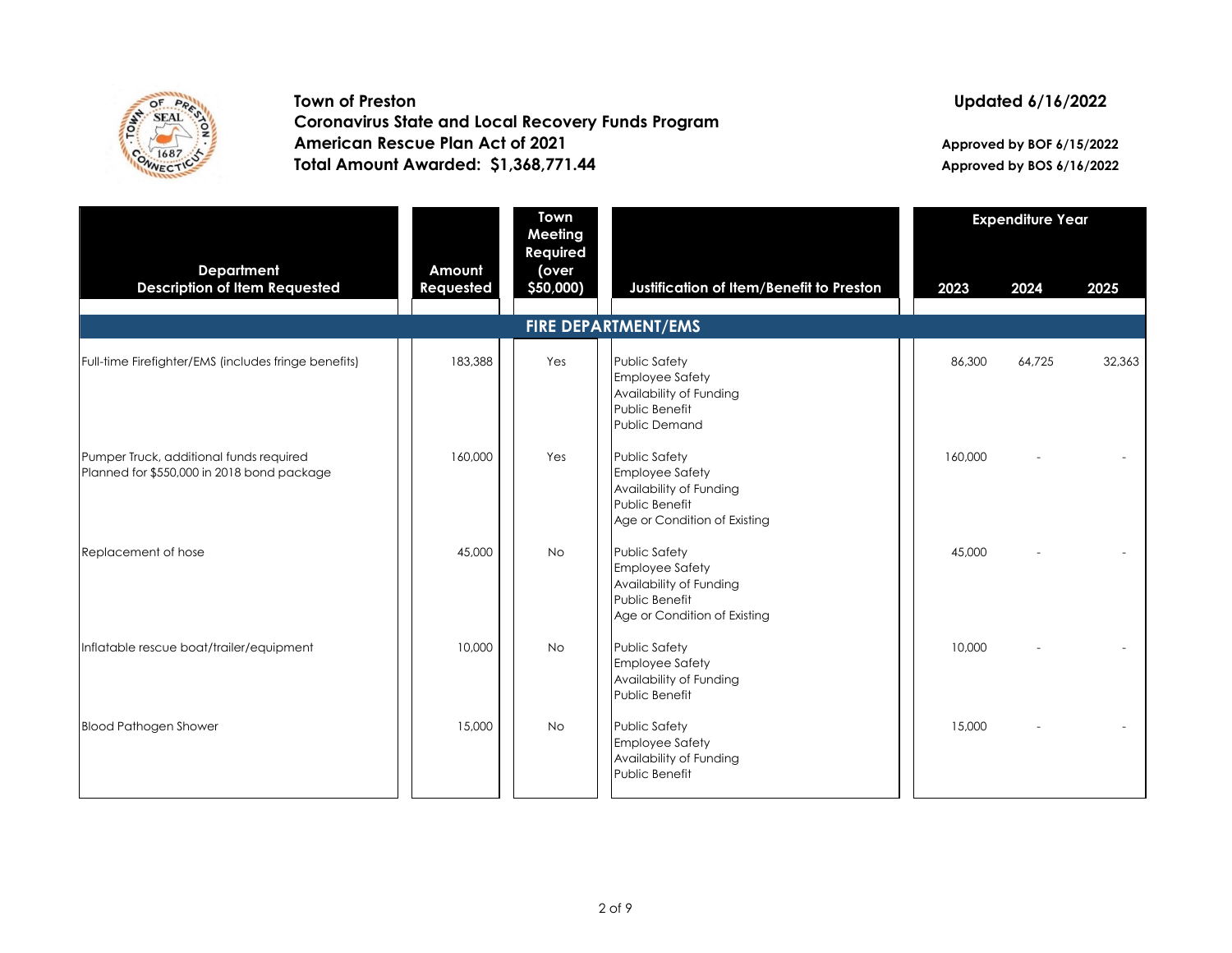|                                                                                                                                                   |                     | <b>Town</b><br>Meeting         |                                                                                                                                                          |        | <b>Expenditure Year</b> |      |
|---------------------------------------------------------------------------------------------------------------------------------------------------|---------------------|--------------------------------|----------------------------------------------------------------------------------------------------------------------------------------------------------|--------|-------------------------|------|
| <b>Department</b><br><b>Description of Item Requested</b>                                                                                         | Amount<br>Requested | Required<br>(over<br>\$50,000) | Justification of Item/Benefit to Preston<br>FIRE DEPARTMENT/EMS-CONTINUED                                                                                | 2023   | 2024                    | 2025 |
| Replace Chief's 2016 Vehicle                                                                                                                      | 55,000              | Yes                            | <b>Public Safety</b><br><b>Employee Safety</b><br>Availability of Funding<br>Age or Condition of Existing<br>Public Benefit                              | 55,000 |                         |      |
| Defibrillators (Town Hall, Library, Senior Center, Transfer<br>Station)                                                                           | 6,400               | <b>No</b>                      | <b>Public Safety</b><br><b>Employee Safety</b><br>Availability of Funding<br>Age or Condition of Existing<br>Public Benefit                              | 6.400  |                         |      |
| Poquetanuck vehicle exhaust system<br>Total cost \$30,000. Chief requested hold on this<br>request. Replacement of 2016 Chief vehicle<br>instead. |                     | n/a                            | <b>Public Safety</b><br><b>Regulatory Mandate</b><br>Availability of Funding<br>Age or Condition of Existing                                             |        |                         |      |
| Dry hydrant repairs<br>Total cost \$20,000. Chief requested hold on this<br>request. Replacement of 2016 Chief vehicle<br>instead.                |                     | n/a                            | <b>Public Safety</b><br><b>Employee Safety</b><br><b>Regulatory Mandate</b><br>Availability of Funding<br>Age or Condition of Existing<br>Public Benefit |        |                         |      |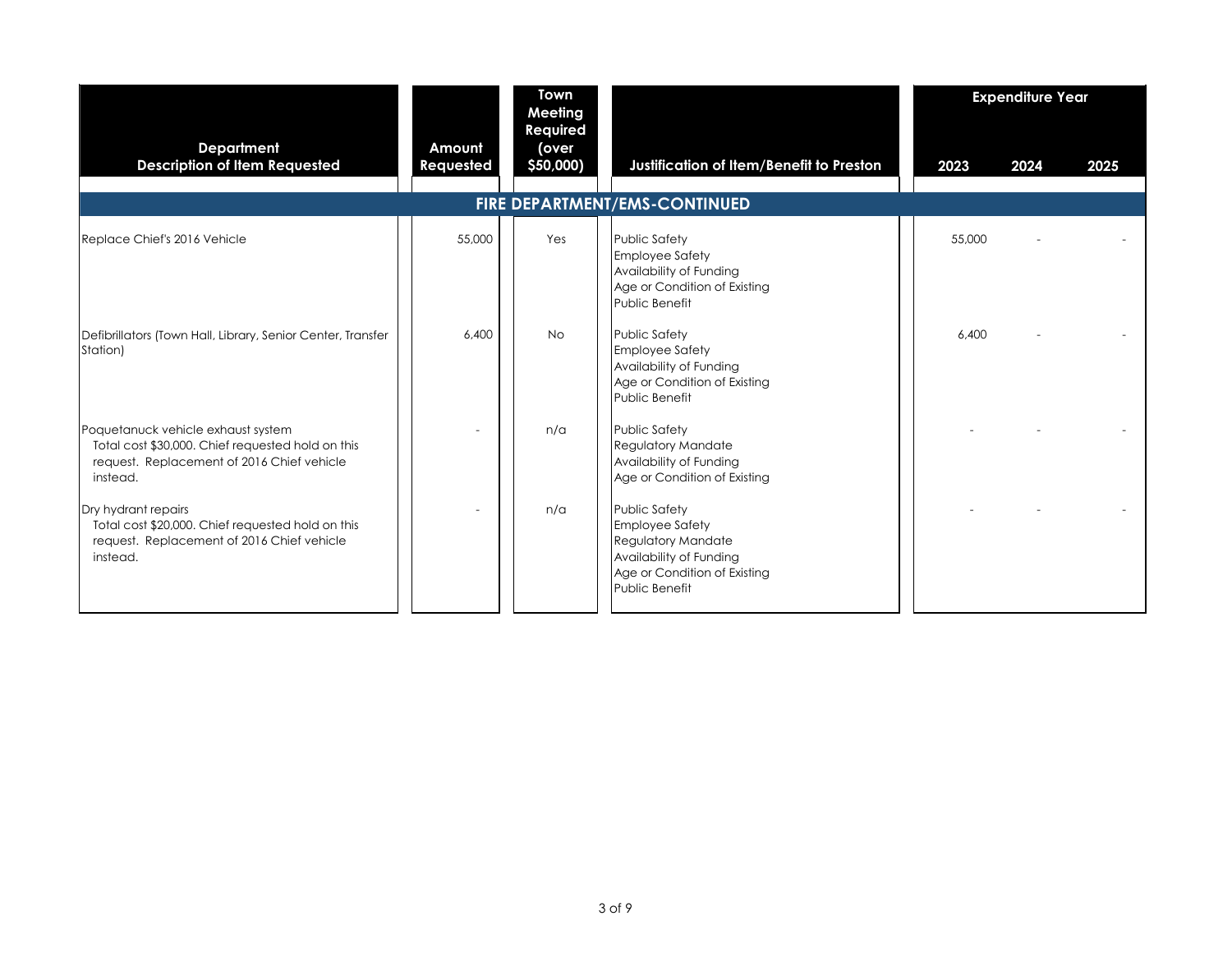|                                                           |                     | Town<br>Meeting                |                                                                                                                                                    |         | <b>Expenditure Year</b> |      |
|-----------------------------------------------------------|---------------------|--------------------------------|----------------------------------------------------------------------------------------------------------------------------------------------------|---------|-------------------------|------|
| <b>Department</b><br><b>Description of Item Requested</b> | Amount<br>Requested | Required<br>(over<br>\$50,000) | Justification of Item/Benefit to Preston                                                                                                           | 2023    | 2024                    | 2025 |
|                                                           |                     |                                | <b>PUBLIC WORKS</b>                                                                                                                                |         |                         |      |
| <b>Enclosed trailer</b>                                   | 8,500               | No.                            | <b>Employee Safety</b><br>Availability of Funding<br><b>Future Operating/Capital Costs</b><br>Public Benefit                                       | 8,500   |                         |      |
| Tag trailer                                               | 20,000              | <b>No</b>                      | <b>Employee Safety</b><br>Availability of Funding<br><b>Future Operating/Capital Costs</b><br>Public Benefit                                       | 20,000  |                         |      |
| Security upgrades                                         | 45,000              | No.                            | <b>Employee Safety</b><br>Availability of Funding<br><b>Future Operating/Capital Costs</b><br>Age or Condition of Existing<br>Public Benefit       | 45,000  |                         |      |
| Replace 2014 F350 plow truck                              | 84,000              | Yes                            | <b>Public Safety</b><br><b>Employee Safety</b><br>Availability of Funding<br><b>Future Operating/Capital Costs</b><br>Age or Condition of Existing | 84,000  |                         |      |
| Replace 2004 Sterling plow truck                          | 210,000             | Yes                            | <b>Public Safety</b><br><b>Employee Safety</b><br>Availability of Funding<br><b>Future Operating/Capital Costs</b><br>Age or Condition of Existing | 210,000 |                         |      |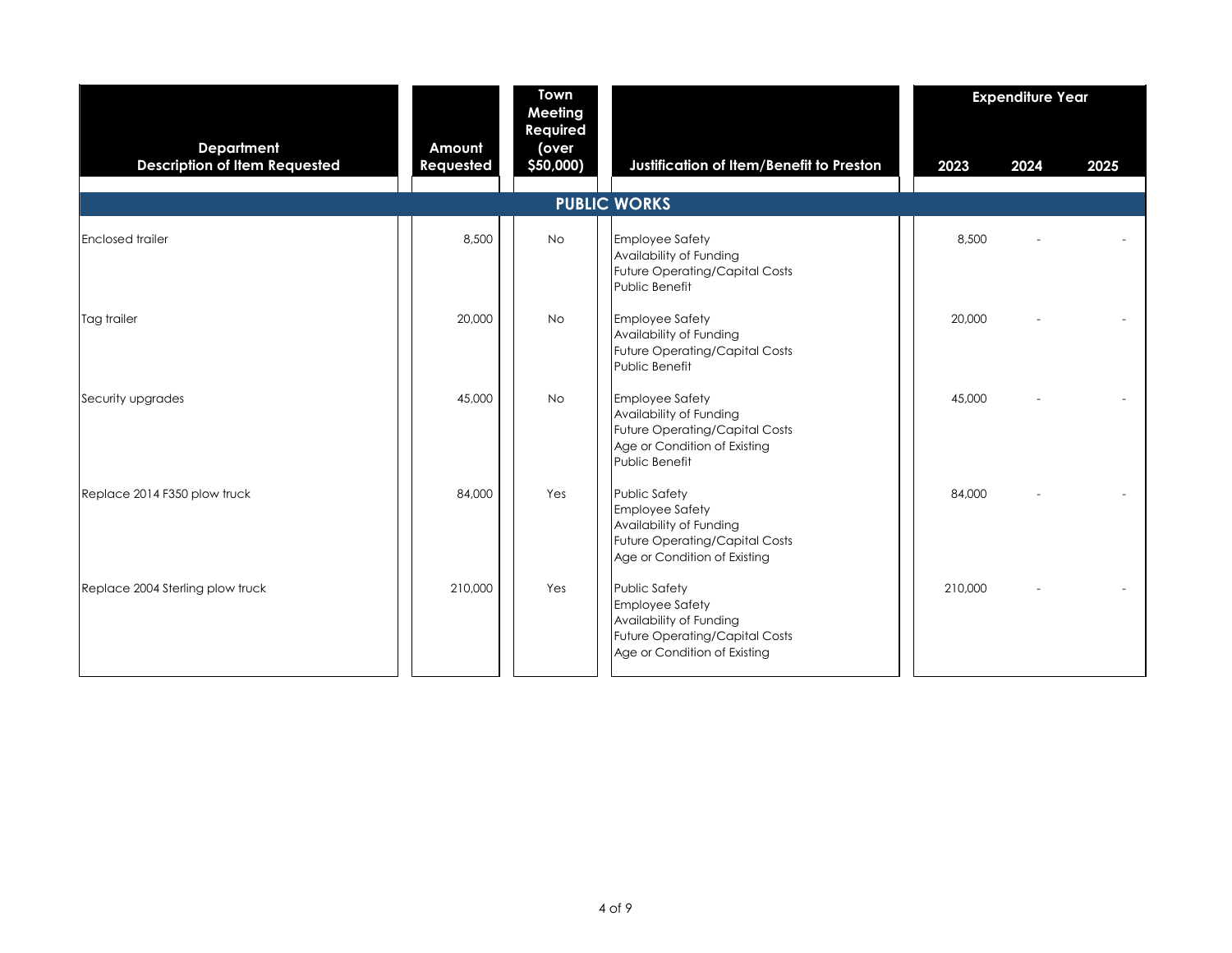|                                                                                                                                                                                   |                     | Town<br>Meeting                |                                                                                                                                                                              |        | <b>Expenditure Year</b> |      |
|-----------------------------------------------------------------------------------------------------------------------------------------------------------------------------------|---------------------|--------------------------------|------------------------------------------------------------------------------------------------------------------------------------------------------------------------------|--------|-------------------------|------|
| <b>Department</b><br><b>Description of Item Requested</b>                                                                                                                         | Amount<br>Requested | Required<br>(over<br>\$50,000) | Justification of Item/Benefit to Preston                                                                                                                                     | 2023   | 2024                    | 2025 |
|                                                                                                                                                                                   |                     |                                | <b>PARKS AND RECREATION</b>                                                                                                                                                  |        |                         |      |
| Mower                                                                                                                                                                             | 19,000              | <b>No</b>                      | <b>Employee Safety</b><br>Availability of Funding<br><b>Future Operating/Capital Costs</b><br>Age or Condition of Existing<br>Public Benefit<br><b>Public Demand</b>         | 19,000 |                         |      |
| Preston Community Park roof replacement                                                                                                                                           | 20,000              | <b>No</b>                      | Public Safety<br><b>Employee Safety</b><br>Availability of Funding<br><b>Future Operating/Capital Costs</b><br>Age or Condition of Existing<br>Improvements to Public Spaces | 20,000 |                         |      |
| Preston Community Park security cameras                                                                                                                                           | 15,000              | <b>No</b>                      | <b>Public Safety</b><br><b>Employee Safety</b><br>Availability of Funding<br>Public Benefit<br><b>Public Demand</b><br>Improvements to Public Spaces                         | 15,000 |                         |      |
| Preston Community Park guardrail replacement<br>Total cost \$30,000. Park and Rec requested<br>holding on this request and requested<br>the installation of the security cameras. |                     | n/a                            | Public Safety<br><b>Employee Safety</b><br>Availability of Funding<br>Future Operating/Capital Costs<br>Age or Condition of Existing<br>Improvements to Public Spaces        |        |                         |      |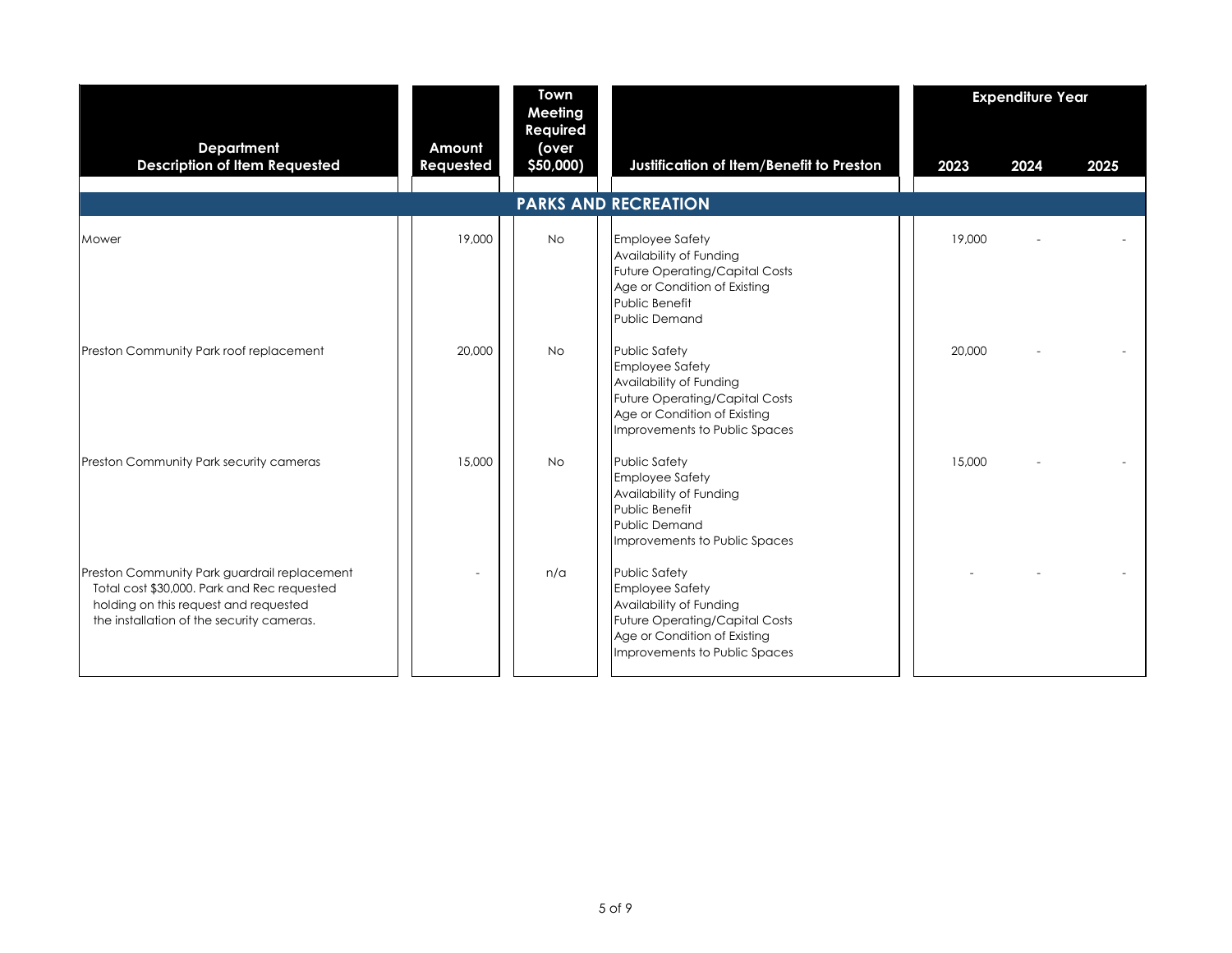|                                                           |                     | Town<br>Meeting                |                                                                                                                                                                                                |        | <b>Expenditure Year</b> |      |
|-----------------------------------------------------------|---------------------|--------------------------------|------------------------------------------------------------------------------------------------------------------------------------------------------------------------------------------------|--------|-------------------------|------|
| <b>Department</b><br><b>Description of Item Requested</b> | Amount<br>Requested | Required<br>(over<br>\$50,000) | Justification of Item/Benefit to Preston<br><b>LIBRARY</b>                                                                                                                                     | 2023   | 2024                    | 2025 |
| Repairs and improvements (shorter term)                   | 11,050              | <b>No</b>                      | Public Safety<br><b>Employee Safety</b><br>Availability of Funding<br><b>Future Operating/Capital Costs</b><br>Age or Condition of Existing<br>Public Benefit<br>Improvements to Public Spaces | 11.050 |                         |      |
| Carpeting and painting                                    | 33,150              | <b>No</b>                      | Availability of Funding<br>Age or Condition of Existing<br>Public Benefit<br>Improvements to Public Spaces                                                                                     | 33,150 |                         |      |
|                                                           |                     |                                | <b>OLD LIBRARY</b>                                                                                                                                                                             |        |                         |      |
| Exterior painting and carpentry                           | 20,000              | <b>No</b>                      | Availability of Funding<br>Age or Condition of Existing<br><b>Future Operating/Capital Costs</b><br>Age or Condition of Existing<br>Public Benefit<br>Improvements to Public Spaces            | 20,000 |                         |      |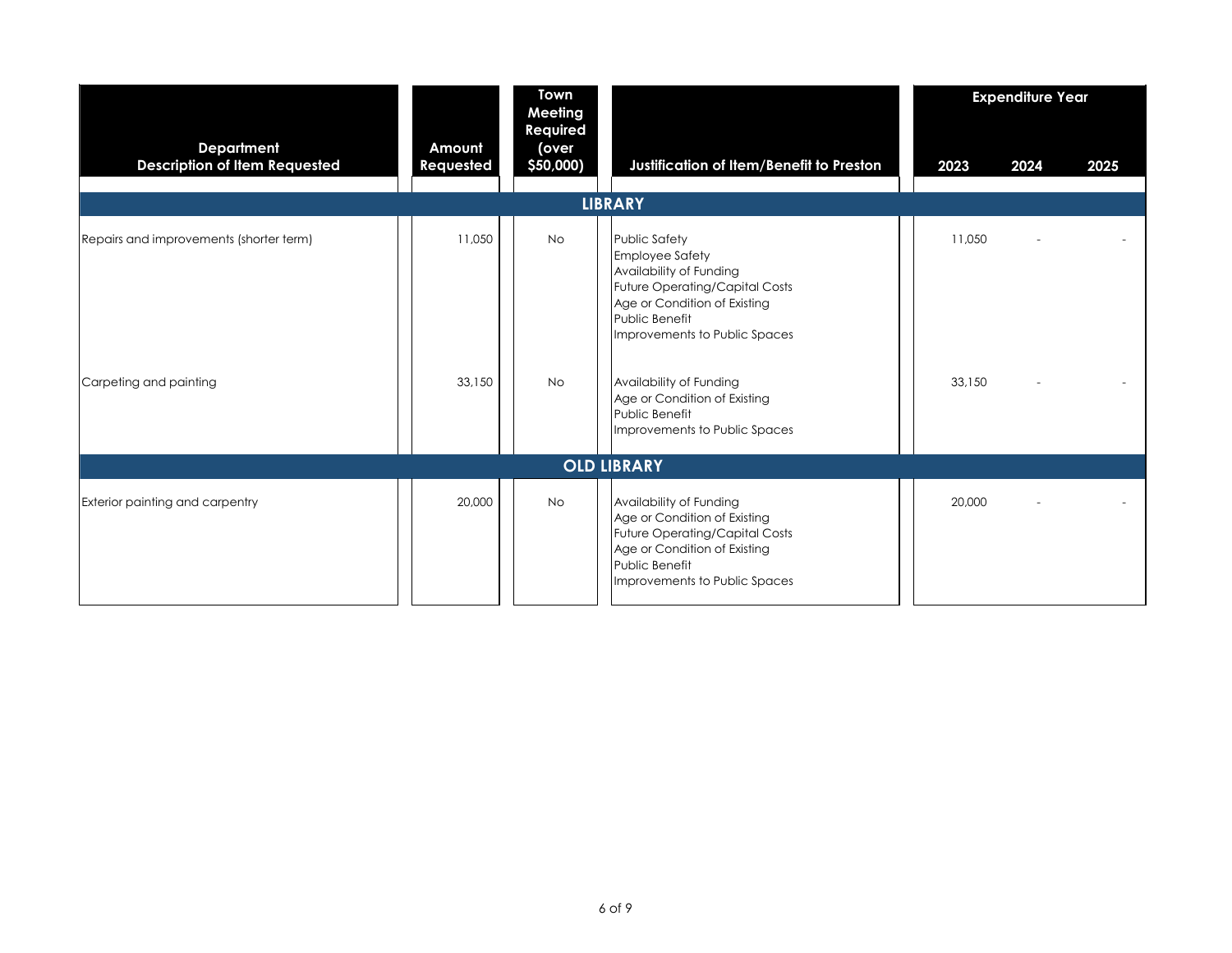|                                                           |                     | <b>Town</b><br>Meeting         |                                                                                                                                                                                                              |         | <b>Expenditure Year</b> |      |
|-----------------------------------------------------------|---------------------|--------------------------------|--------------------------------------------------------------------------------------------------------------------------------------------------------------------------------------------------------------|---------|-------------------------|------|
| <b>Department</b><br><b>Description of Item Requested</b> | Amount<br>Requested | Required<br>(over<br>\$50,000) | Justification of Item/Benefit to Preston                                                                                                                                                                     | 2023    | 2024                    | 2025 |
|                                                           |                     |                                | <b>TOWN HALL</b>                                                                                                                                                                                             |         |                         |      |
| <b>HR</b> study                                           | 15,000              | <b>No</b>                      | Availability of Funding<br>Public Sector Capacity<br>Public Benefit                                                                                                                                          | 15,000  |                         |      |
| Servers, copiers, plotters, key access system             | 45,000              | <b>No</b>                      | <b>Employee Safety</b><br>Availability of Funding<br>Public Benefit<br><b>Effective Service Delivery</b>                                                                                                     | 45,000  |                         |      |
| Town Hall renovations                                     | 190,000             | Yes                            | <b>Public Safety</b><br><b>Employee Safety</b><br>Availability of Funding<br><b>Future Operating/Capital Costs</b><br>Age or Condition of Existing<br><b>Public Benefit</b><br>Improvements to Public Spaces | 190,000 |                         |      |
| <b>Stragetic Planning</b>                                 |                     | n/a                            | Availability of Funding<br>Public Benefit<br><b>Strategic Goal</b>                                                                                                                                           |         |                         |      |
| <b>Grant Matching</b>                                     |                     | n/a                            | <b>Grant Matching</b>                                                                                                                                                                                        |         |                         |      |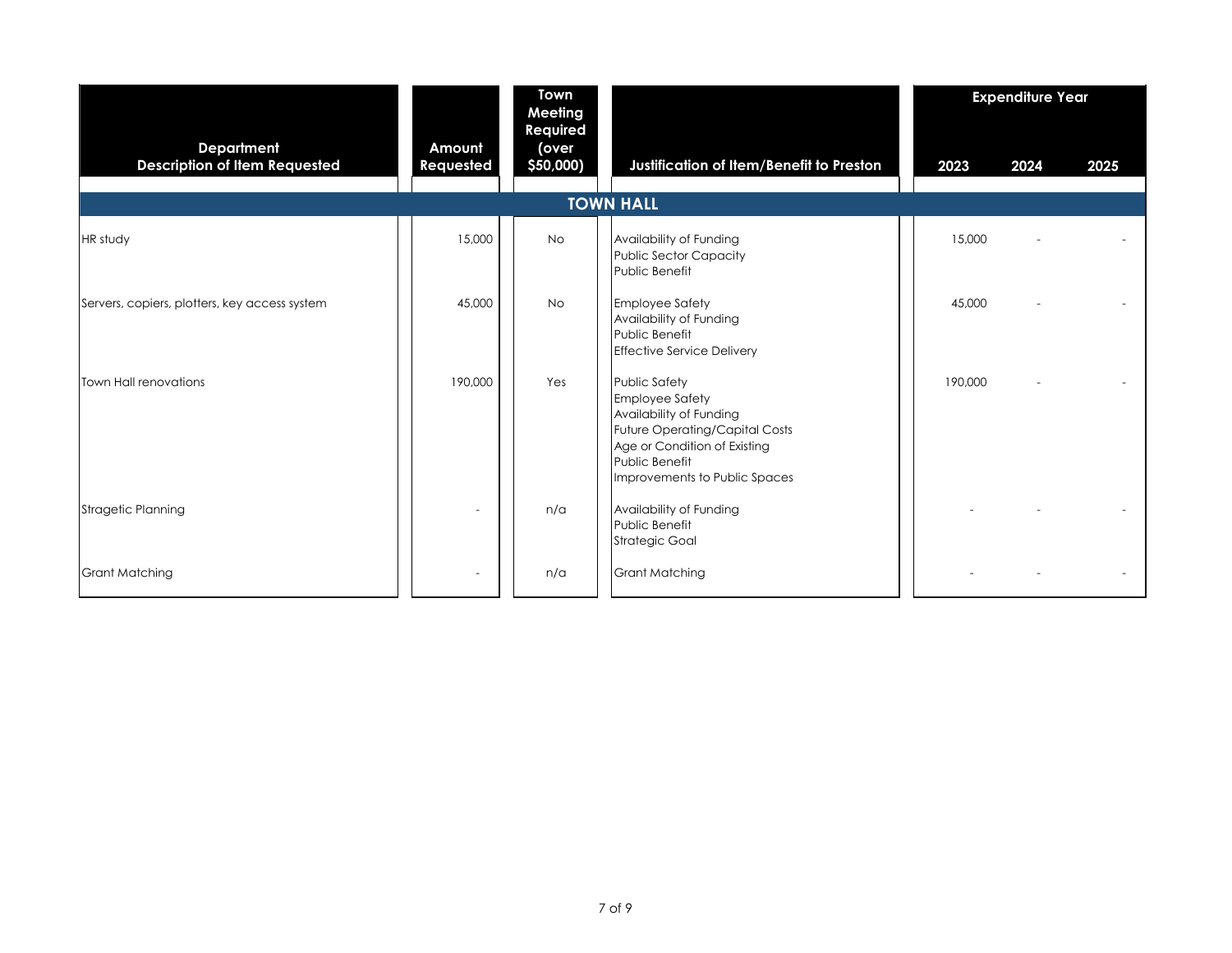|                                                                                                                                                                     |                                                                              | <b>Town</b><br>Meeting                                                                  |                                                                                                                                                                                                  |            | <b>Expenditure Year</b> |           |
|---------------------------------------------------------------------------------------------------------------------------------------------------------------------|------------------------------------------------------------------------------|-----------------------------------------------------------------------------------------|--------------------------------------------------------------------------------------------------------------------------------------------------------------------------------------------------|------------|-------------------------|-----------|
| <b>Department</b><br><b>Description of Item Requested</b>                                                                                                           | Amount<br>Requested                                                          | Required<br>(over<br>\$50,000)                                                          | Justification of Item/Benefit to Preston                                                                                                                                                         | 2023       | 2024                    | 2025      |
|                                                                                                                                                                     |                                                                              |                                                                                         | <b>OTHER</b>                                                                                                                                                                                     |            |                         |           |
| <b>SCCOG Regional Recovery Coordinator</b><br>Summer camp supplement (BOS budget request)                                                                           | 8,984<br>10,000                                                              | <b>No</b><br><b>No</b>                                                                  | Assistance to Nonprofits<br>Assistance to Households                                                                                                                                             | 2,246<br>۰ | 2,246                   | 2,246     |
|                                                                                                                                                                     |                                                                              |                                                                                         | <b>NON-PROFIT REQUESTS</b>                                                                                                                                                                       |            |                         |           |
| <b>UCFS</b><br>New London homeless<br>Sexual Assault Crisis of Eastern CT<br>Uncas Health District<br>Southeastern Cultural Coalition<br><b>TVCCA</b><br><b>ARC</b> | 13,000<br>1,500<br>16,000<br>13,688<br>13,688<br>2,000<br>1,500<br>1,290,847 | <b>No</b><br><b>No</b><br><b>No</b><br><b>No</b><br><b>No</b><br><b>No</b><br><b>No</b> | Assistance to Nonprofits<br>Assistance to Nonprofits<br>Assistance to Nonprofits<br>Assistance to Nonprofits<br>Assistance to Nonprofits<br>Assistance to Nonprofits<br>Assistance to Nonprofits | 1,115,646  | 66,971                  | 34.609    |
|                                                                                                                                                                     |                                                                              |                                                                                         |                                                                                                                                                                                                  | Total      |                         | 1,217,226 |
|                                                                                                                                                                     |                                                                              |                                                                                         |                                                                                                                                                                                                  | Remaining  |                         | 151,545   |